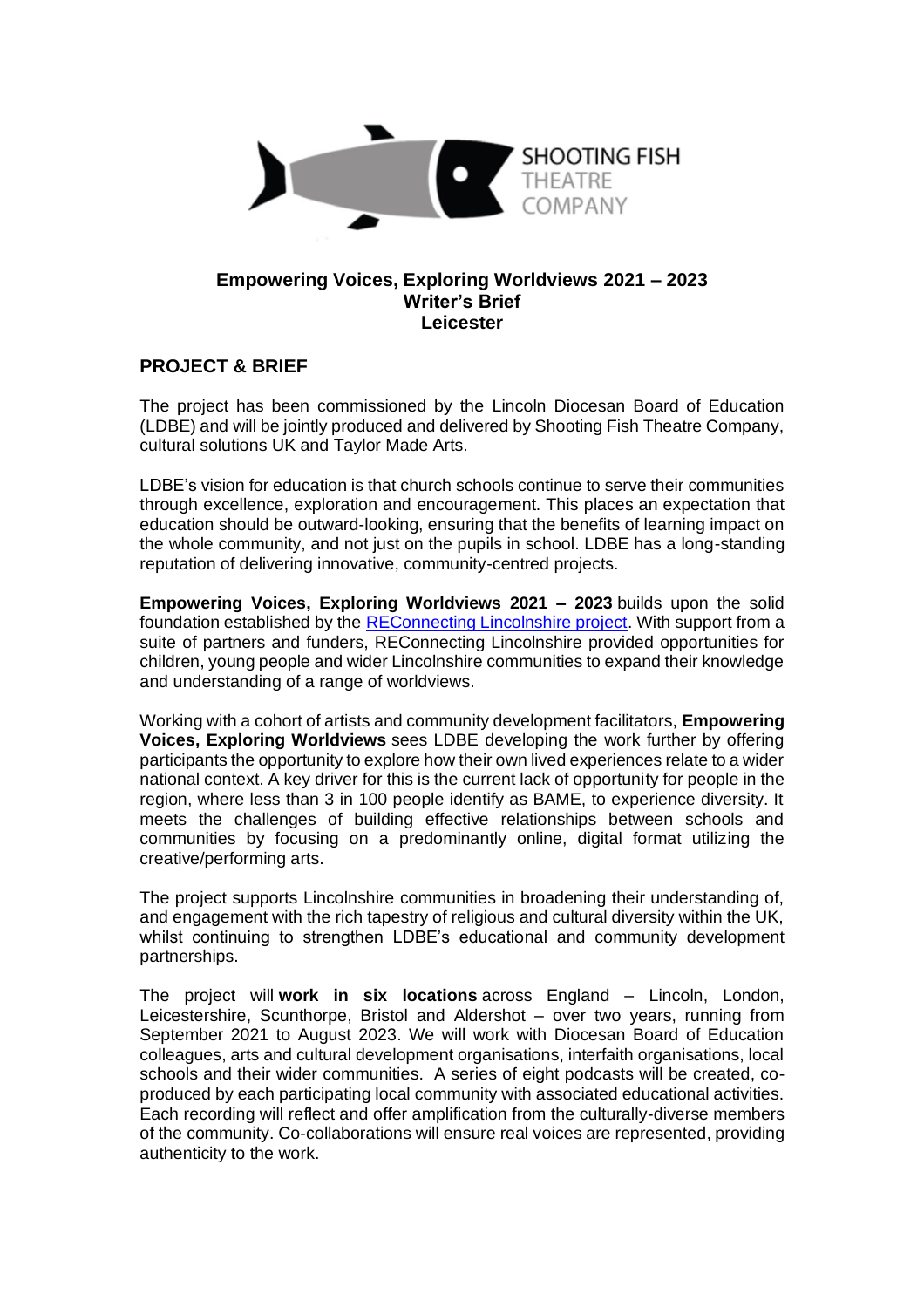The eight podcasts will incorporate the following:

- An original play written collaboratively with secondary school students which explores some of the key themes of the project: Beliefs, Identity, Futures, Disagreeing Well, Respecting Differences in relation to a particular worldview (e.g., being a Hindu / Sikh in Leicestershire, life in the Jewish community in London in partnership with Jewish Museum, Islam, Black evangelical Christianity etc.);
- Recorded conversations between community members, experts/educational professionals/faith practitioners that picks up on some of the themes in the play;
- An immersive soundscape that connects with the narratives and discussion, providing opportunities for an immersive and experiential engagement with the key issues and themes, as well as sharing some of the lived experiences of differing worldviews in the UK today.

These will develop young people's knowledge and understanding of the scope of religions and worldviews. The recordings will enable young people to place what they have learned into a wider social and political context, offering the opportunity to form comparisons with their own beliefs and worldviews.

### **THE WRITER**

We are seeking a freelance writer to join our team of artists to research and support the development and writing of a 10-minute original audio play script which will be produced by a professional team. The overarching content of the script is to explore the lived-.experience of the Sikh community including the Vaisakhi festival. The final production will be recorded by professional actors performing alongside young performers from participating schools.

Research, development and writing will need to be completed by early July 2022. Following a 'sharing' with the pupils and the community there may be some revisions required up until mid July 2022. Writers will be expected to work collaboratively with our creative director and producers to deliver the script.

## **EQUAL OPPORTUNITIES**

Applications are encouraged from all candidates regardless of ethnicity, religion or belief, gender, sexual orientation, age, disability, gender identity. We particularly welcome applications from those with lived-experience of a Sikh worldview.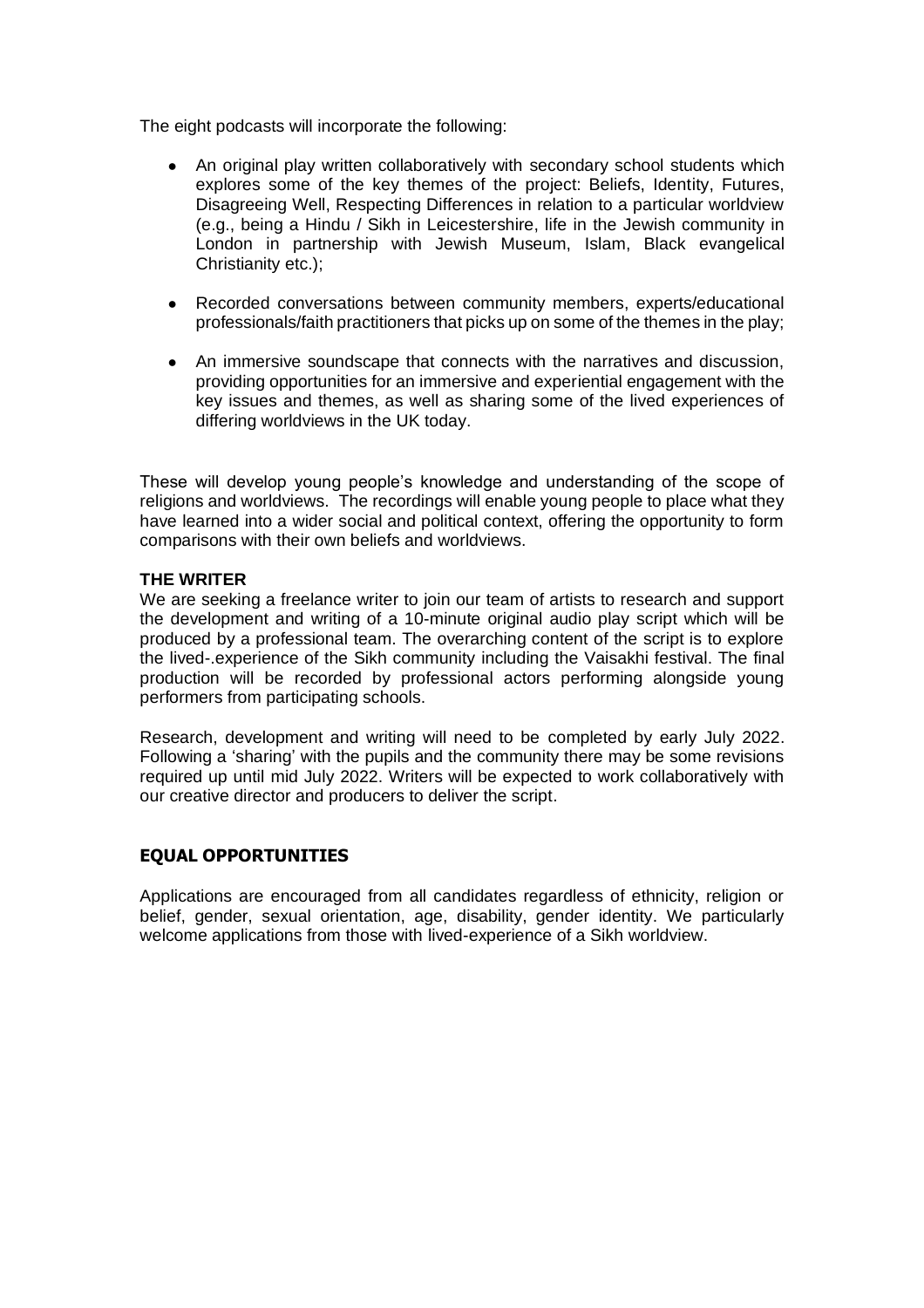# **JOB DESCRIPTION**

**Title:** Freelance Writer

**Fee:** Workshops £1,050.00 - 6 sessions @ £150.00 in school/community Script creation £1,000.00 **TOTAL: £2,050.00**

**Location: Leicestershire.** Writers will be required to run workshops in the school working with the drama facilitator and within the Sikh community. **Responsible to:** Producers

### **TIMELINES**

\*These are subject to change

| <b>Date</b>                                     | <b>Element</b>                                           | Who                                           |
|-------------------------------------------------|----------------------------------------------------------|-----------------------------------------------|
| Wed 27th April 2022<br>9am - 12.15pm            | Workshop 1 in school                                     | Writer and drama<br>facilitator               |
| Sunday 1 May 2022                               | Vaisakhi Festival                                        | Families to visit<br>Leicester City<br>Centre |
| Wed 4 <sup>th</sup> May 2022<br>9am -12.15pm    | Workshop 2 in school                                     |                                               |
| Wed 11 <sup>th</sup> May 2022<br>9am - 12.15pm  | Workshop 3 in school<br>Visit by the community to school | Writer and drama<br>facilitator               |
| Wed 18 <sup>th</sup> May 2022<br>9am - 12.15pm  | Workshop 4 in school                                     | Writer and drama<br>facilitator               |
| w/c 25 <sup>th</sup> May 2022                   | Visit to Gurdwara                                        | Writer and drama<br>facilitator               |
| Weds $8th$ June 2022<br>9am - 12.15pm           | Workshop 5 in school                                     | Writer and drama<br>facilitator               |
| Wed 15 <sup>th</sup> June 2022<br>9am - 12.15pm | Workshop 6 in school                                     | Writer and drama<br>facilitator               |
| w/c 27 <sup>th</sup> June 2022                  | Draft script                                             | Writer                                        |
| July                                            | Final script                                             | Writer                                        |
| w/c 25 July 2022                                | Recording script                                         | Team and actors                               |